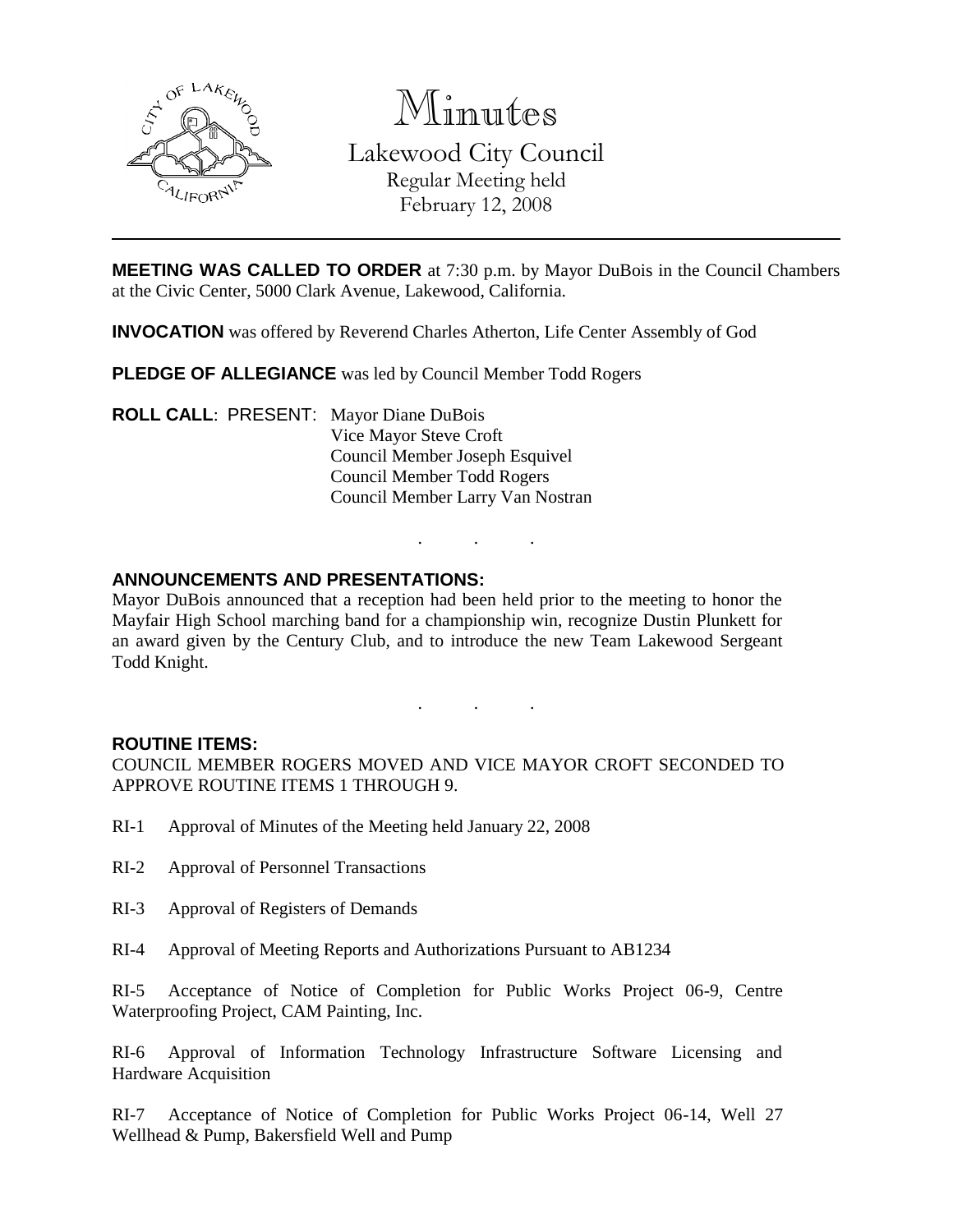City Council Minutes February 12, 2008 Page 2

### **ROUTINE ITEMS:** Continued

RI-8 Acceptance of Notice of Completion for Public Works Project 06-8, City Monument Signs, Bravo Sign & Design

RI-9 Approval of City of Lakewood Investment Policy UPON ROLL CALL VOTE, THE MOTION WAS APPROVED:

AYES: COUNCIL MEMBERS: Van Nostran, Esquivel, Croft, Rogers and DuBois NAYS: COUNCIL MEMBERS: None

**2.1 • APPOINTMENT TO THE COMMUNITY SAFETY COMMISSION**

Council Member Van Nostran stated that a vacancy had occurred on the Community Safety Commission due to the passing of long-time Commissioner Chuck Haynes in December. He stated that he would be recommending for appointment, Jim Choura, who had a great deal of public service experience with the Long Beach Unified School District and the Long Beach Chamber of Commerce.

. . .

COUNCIL MEMBER VAN NOSTRAN MOVED AND COUNCIL MEMBER ESQUIVEL SECONDED TO ADOPT RESOLUTION NO. 2008-2, APPOINTING JAMES CHOURA TO THE COMMUNITY SAFETY COMMISSION.

RESOLUTION NO. 2008-2; A RESOLUTION OF THE CITY COUNCIL OF THE CITY OF LAKEWOOD APPOINTING JAMES CHOURA TO THE COMMUNITY SAFETY COMMISSION REPLACING CHARLES HAYNES

UPON ROLL CALL VOTE, THE MOTION WAS APPROVED:

AYES: COUNCIL MEMBERS: Van Nostran, Esquivel, Croft, Rogers and DuBois NAYS: COUNCIL MEMBERS: None

## **3.1 • ADDITIONAL DEDICATED LAW ENFORCEMENT SERVICES**

Assistant City Manager Sandi Ruyle made a presentation based on the memo in the agenda and stated that for each fiscal year, the Captain of the Lakewood Sheriff's Station prepared a safety plan detailing the recommended types of services and number of deputies to assure public safety. Responding to recent increases in street robberies, the Captain and the Public Safety Committee had met to review the deployment plan.

. . .

Lieutenant Terry Benjesdorf reported that the result of the deployment plan review had been a recommendation to add two additional Special Assignment Officers and a Probation Officer. The SAOs could be specifically placed to address particular crime trends and known criminals, while the Probation Officer would assist with truancy issues, gang activity and any known probationers residing in Lakewood.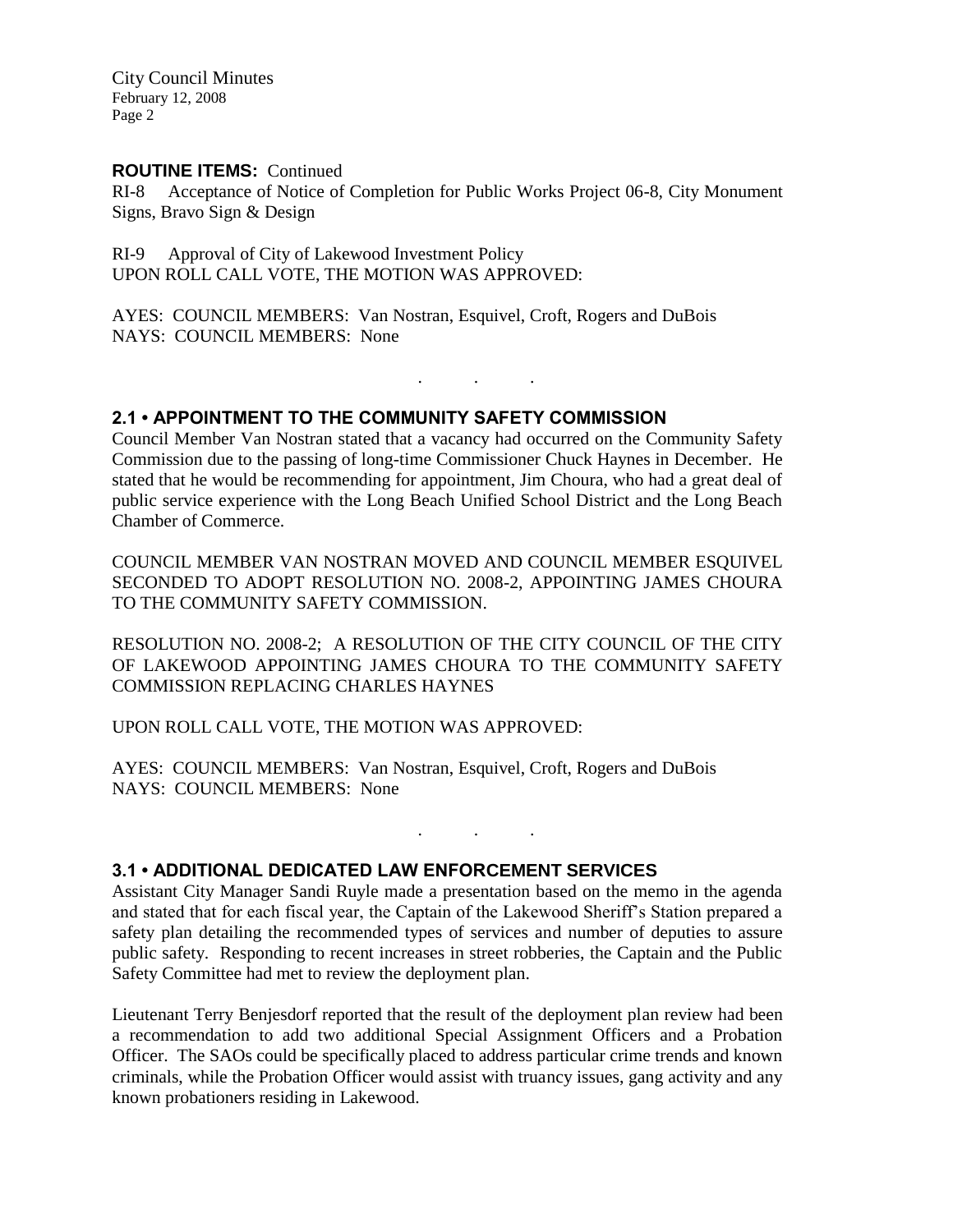City Council Minutes February 12, 2008 Page 3

# **3.1 • ADDITIONAL DEDICATED LAW ENFORCEMENT SERVICES** - Continued

The Assistant City Manager closed by stating it was the recommendation of the Public Safety Committee that the City Council approve the amendment to the deployment plan as presented, direct the Administrative Services Director to prorate the additional cost in the amount of \$144,000 in the current budget for the remainder of the fiscal year, and authorize the Mayor to execute a contract with the Los Angeles County Probation Office.

Council Member Rogers, as a member of the Public Safety Committee, stated they had discussed this matter thoroughly with the Captain and that even though economic times were tough, the recent spike in the crime rate made a pro-active response, such as the proposed deployment amendment, necessary.

COUNCIL MEMBER ESQUIVEL MOVED AND VICE MAYOR CROFT SECONDED TO APPROVE STAFF'S RECOMMENDATION. UPON ROLL CALL VOTE, THE MOTION WAS APPROVED:

. . .

AYES: COUNCIL MEMBERS: Van Nostran, Esquivel, Croft, Rogers and DuBois NAYS: COUNCIL MEMBERS: None

### **3.2 • PROP. 1B LOCAL STREETS IMPROVEMENTS FUNDS**

Public Works Director Lisa Rapp displayed slides and gave a brief presentation based on the memo in the agenda. She stated Proposition 1B, approved by voters in November, 2006, provided funds to local agencies for street improvements. Lakewood's allocation, based on population, would be \$1,345,308.54 for fiscal year 2007-08, and would be used to continue the City's residential paving plan. She noted that 116 miles of residential streets, or 81 percent, had been resurfaced since the program began in 2000 and the Prop. 1B funds would provide for the paving of an additional 5.8 miles. She stated that to receive the funding, an application must be submitted to the State for a capital project that was part of a locally adopted program or plan. It was the recommendation of staff that the City Council adopt the proposed paving plan and amend the current budget to include an amount of \$1,345,308.54 to be utilized for Proposition 1B projects.

Vice Mayor Croft stated that the contractor doing paving work in his area appeared to be doing a good job and had received positive reactions from the area's residents.

COUNCIL MEMBER VAN NOSTRAN MOVED AND VICE MAYOR CROFT SECONDED TO APPROVE STAFF'S RECOMMENDATIONS. UPON ROLL CALL VOTE, THE MOTION WAS APPROVED:

. . .

AYES: COUNCIL MEMBERS: Van Nostran, Esquivel, Croft, Rogers and DuBois NAYS: COUNCIL MEMBERS: None